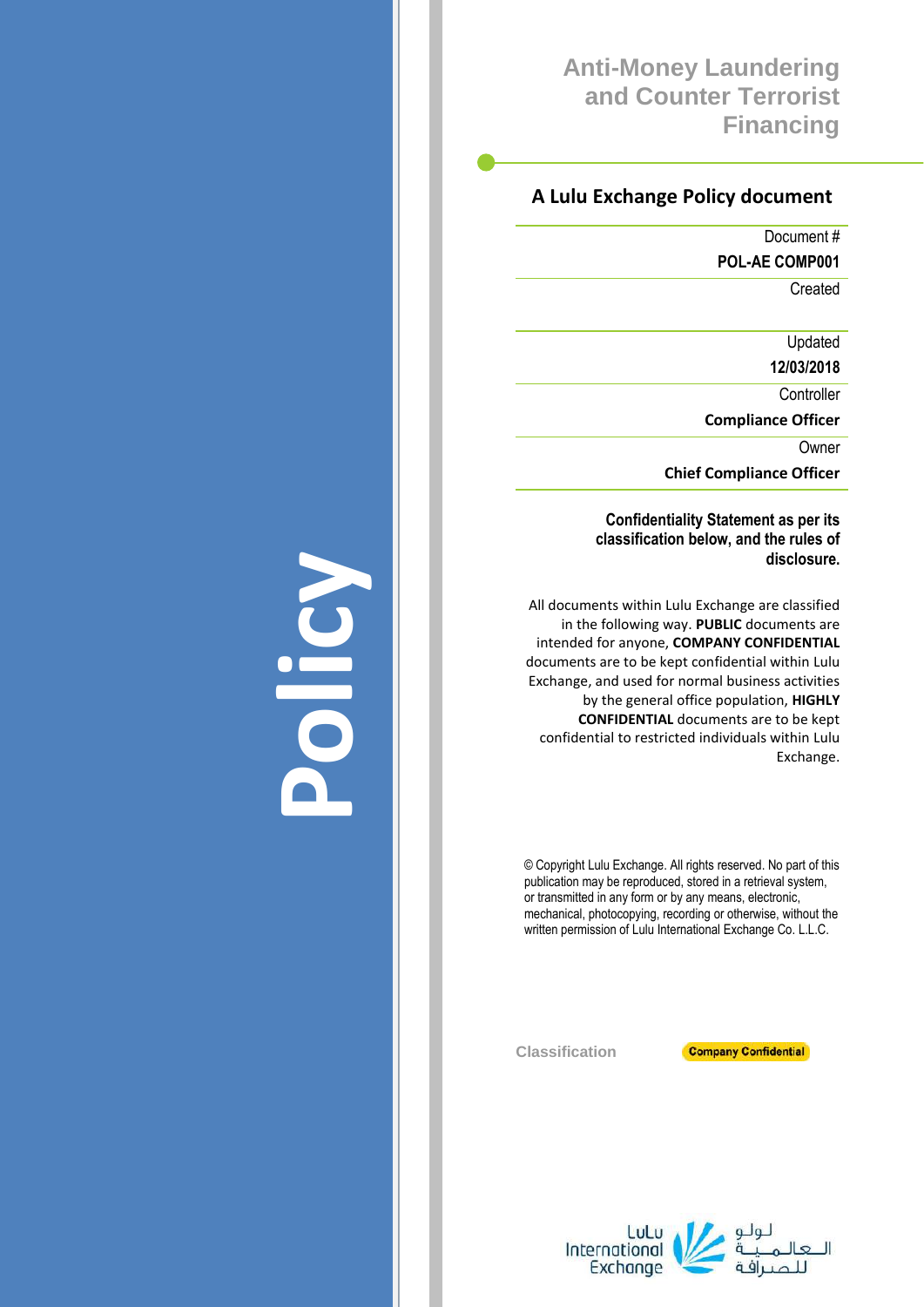# **Revision History**

| <b>Date</b> | <b>Version Author</b> |                          | <b>Comments (including Review History)</b>                                                       |
|-------------|-----------------------|--------------------------|--------------------------------------------------------------------------------------------------|
| 07/2017     | V3.0                  | Derick Vincent Saldanha  | Updated from the previous version                                                                |
| 12/08/2017  | V3.0                  | <b>Christos Christou</b> | Corrections and spelling check; finalised version                                                |
| 12/03/2018  | V 4.0                 | <b>Christos Christou</b> | Updated to reflect the STANDARDS issued by<br>the CBUAE on 01 March 2018 (Notice No.<br>35/2018) |

**Classification Company Confidential POLICY** 

This document is uncontrolled if printed.

Doc ID **POL-AE COMP001** Printed Printed Controller **CO** Page 2 of 19

Updated **12/03/2018**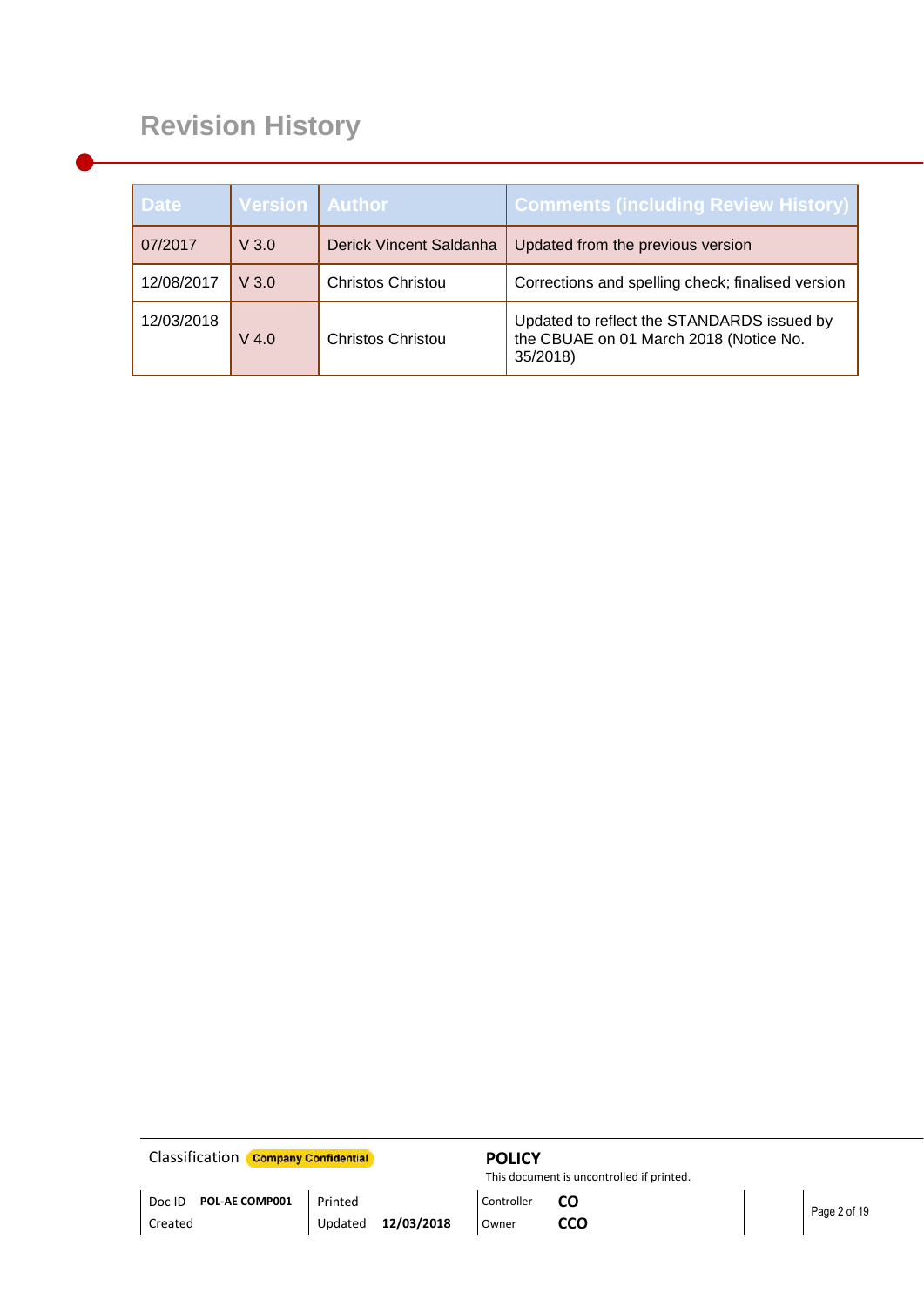## **Contents**

| 1              |     |                                                       |
|----------------|-----|-------------------------------------------------------|
| $\overline{2}$ |     |                                                       |
| 3              |     |                                                       |
| 4              |     |                                                       |
| 5              |     |                                                       |
| 6              |     |                                                       |
|                | 61  | <b>ORGANIZATIONAL STRUCTURE</b><br><b>PA</b>          |
|                | 6.2 | <b>KNOW YOUR CUSTOMER (KYC) POLICY</b><br>11          |
|                | 6.3 | <b>CUSTOMER ACCEPTANCE POLICY 15</b>                  |
|                | 6.4 | PEP CLIENT ACCEPTANCE POLICY 16                       |
|                | 6.5 | 17<br><b>REPORTING OF SUSPICIOUS TRANSACTIONS</b>     |
|                | 6.6 | <b>KNOW YOUR EMPLOYEE AND EMPLOYEE TRAINING</b><br>17 |
|                | 6.7 | <b>RECORD KEEPING 18</b>                              |
|                | 6.8 | <b>TIPPING OFF</b><br>- 18                            |
|                | 6.9 | <b>CORRESPONDENT RELATIONSHIP</b><br>19               |
| $\overline{ }$ |     | 19                                                    |

**Classification Company Confidential POLICY** 

This document is uncontrolled if printed.

Updated **12/03/2018**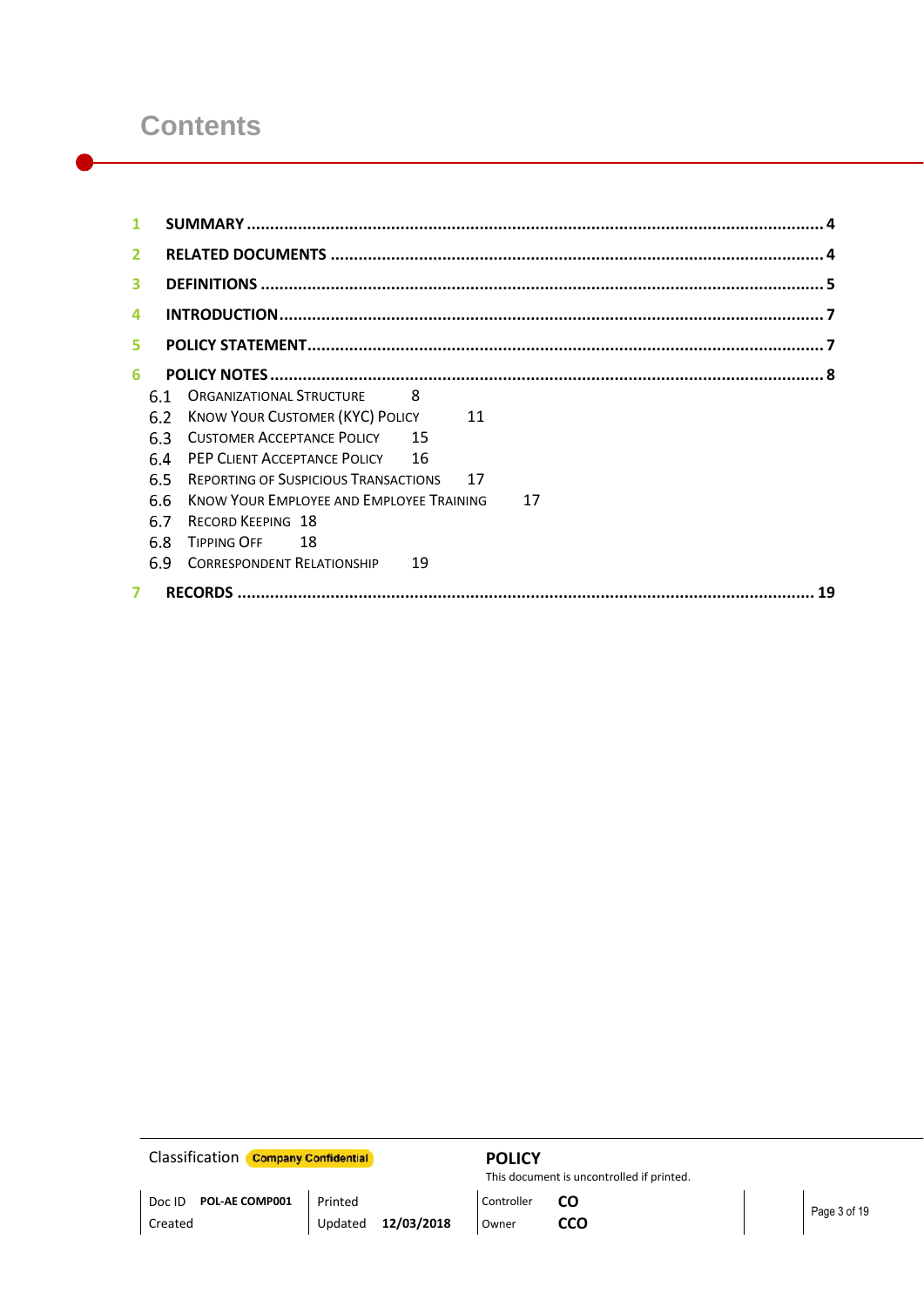## **1 Summary**

i.

| <b>Purpose</b>                             | The purpose of this Policy is to describe the fundamental principles<br>that all members of Lulu International Exchange L.L.C. must fully<br>comply with, regarding Anti-Money Laundering (AML) legal and<br>regulatory framework and the legal and regulatory framework of<br>Combating the Financing of Terrorism (CFT)., based on the Notice No.<br>35/2018 - the STANDARDS issued by CBUAE.                                  |
|--------------------------------------------|----------------------------------------------------------------------------------------------------------------------------------------------------------------------------------------------------------------------------------------------------------------------------------------------------------------------------------------------------------------------------------------------------------------------------------|
| <b>Scope</b>                               | The Policy applies to Lulu International Exchange L.L.C. ("Company"),<br>its associates, branches, or affiliates that provide financial services to<br>customers, as described in the applicable law(s), regulations, or<br>directives of the respective country the entity is operating in, relating<br>to the prevention of the use of the financial system for the purpose of<br>money laundering and financing of terrorism. |
| <b>Functional</b><br><b>Responsibility</b> | The functional responsibility of this Policy lies with the Compliance<br>Officer                                                                                                                                                                                                                                                                                                                                                 |

## **2 Related documents**

| <b>Policies</b>                    | <b>POL-AE Sanctions Policy</b>   |
|------------------------------------|----------------------------------|
| <b>Procedures</b>                  | <b>PRD-AE AML/CFT Procedures</b> |
| <b>Work</b><br><b>Instructions</b> | WI-Compliance Investigations     |
| <b>Forms</b>                       |                                  |
| Other                              |                                  |

| Classification<br><b>Company Confidential</b> |                    |            | <b>POLICY</b>       | This document is uncontrolled if printed. |              |
|-----------------------------------------------|--------------------|------------|---------------------|-------------------------------------------|--------------|
| <b>POL-AE COMP001</b><br>Doc ID<br>Created    | Printed<br>Updated | 12/03/2018 | Controller<br>Owner | cco                                       | Page 4 of 19 |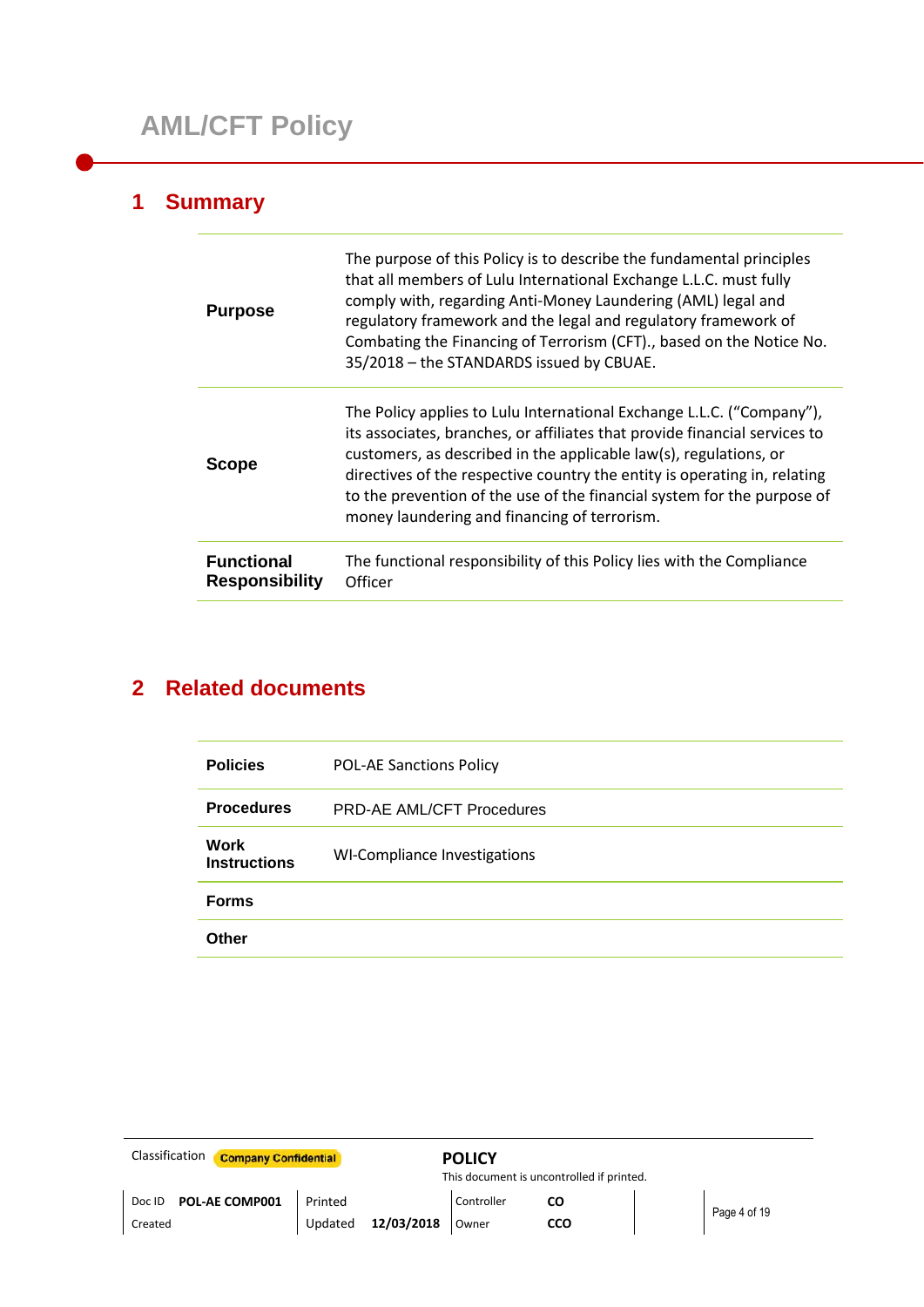## **3 Definitions**

| <b>Term/Acronym</b>                    | <b>Description</b>                                                                                                                                                                                                                                                                      |
|----------------------------------------|-----------------------------------------------------------------------------------------------------------------------------------------------------------------------------------------------------------------------------------------------------------------------------------------|
| <b>AML</b>                             | Anti-Money Laundering                                                                                                                                                                                                                                                                   |
| <b>BoD</b>                             | <b>Board of Directors</b>                                                                                                                                                                                                                                                               |
| <b>CBUAE</b>                           | <b>Central Bank of the UAE</b>                                                                                                                                                                                                                                                          |
| <b>CDD</b>                             | Customer Due Diligence - the process where additional information<br>about a customer, who is a natural person, is collected via a customer<br>onboarding process.                                                                                                                      |
| <b>CCO</b>                             | Chief Compliance Officer/Money Laundering Reporting Officer                                                                                                                                                                                                                             |
| CO.                                    | Alternative Compliance Officer                                                                                                                                                                                                                                                          |
| Company                                | Lulu International Exchange L.L.C., its branches, associates, and<br>affiliates                                                                                                                                                                                                         |
| <b>CFT</b>                             | Combating the Finance of Terrorism                                                                                                                                                                                                                                                      |
| <b>EDD</b>                             | Enhanced Due Diligence - it is the method of collecting additional<br>evidences and answers about a customer and or a transactions during<br>an investigation procedure.                                                                                                                |
| <b>FID</b>                             | <b>Financial Intelligence Department</b>                                                                                                                                                                                                                                                |
| <b>KYC</b>                             | Know Your Customer - it is the process that the financial services<br>providers and other regulated entities must perform in order to<br>identify their customers (existing or prospecting), collect and record<br>relevant information, static and professional/business related data. |
| ML                                     | Money Laundering - it is the direct or indirect participation in any<br>transaction that seeks to conceal or disguise the nature or origin of<br>funds derived from illegal activities.                                                                                                 |
| <b>Money</b><br><b>Laundering Risk</b> | it refers to the risk of been engaged directly or indirectly with money<br>laundering, terrorist financing, or proliferation.                                                                                                                                                           |
| Proliferation                          | It is the act of production, distribution, or usage of arms or<br>armaments of mass distruction.                                                                                                                                                                                        |
| <b>Risk-based</b><br>approach          | a reasonably designed risk-based approach is one by which<br>institutions identify the criteria to measure the potential money<br>laundering risks.                                                                                                                                     |
| <b>STANDARDS</b>                       | The Standards for the Regulations Regarding Licensing and Monitoring<br>of Exchange Business - Notice No. 35/2018                                                                                                                                                                       |

| Classification<br><b>Company Confidential</b> |                                  | <b>POLICY</b><br>This document is uncontrolled if printed. |                  |              |
|-----------------------------------------------|----------------------------------|------------------------------------------------------------|------------------|--------------|
| POL-AE COMP001<br>Doc ID<br>Created           | Printed<br>12/03/2018<br>Updated | Controller<br>Owner                                        | CO<br><b>CCO</b> | Page 5 of 19 |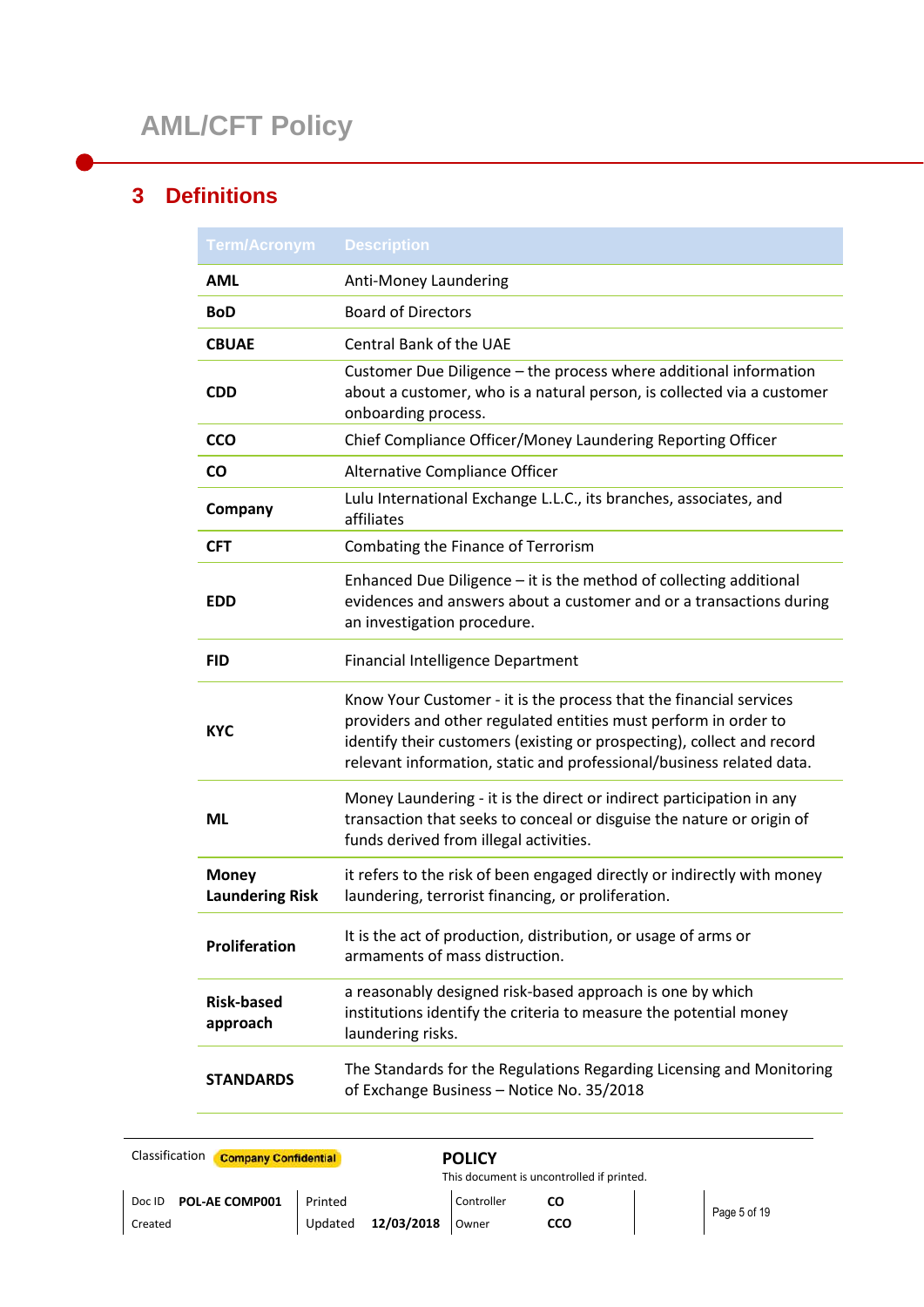| <b>STR</b> | Suspicious Transactions Report filed with FID; however, the term <b>ISTR</b><br>can be also used to mean "internal" Suspicious Transactions Report<br>and is filed within the Company by employees independently directly<br>to the Compliance Officer                 |
|------------|------------------------------------------------------------------------------------------------------------------------------------------------------------------------------------------------------------------------------------------------------------------------|
| ТF         | Terrorist Financing - it is the act of providing any material, or facilities,<br>or collection of financing, or managing of funds aiming to perform,<br>facilitate, or assist the commission of a terrorist act by a criminal<br>organization or individual terrorist. |

| Classification<br><b>Company Confidential</b> |         |            | <b>POLICY</b> |                                           |              |
|-----------------------------------------------|---------|------------|---------------|-------------------------------------------|--------------|
|                                               |         |            |               | This document is uncontrolled if printed. |              |
| POL-AE COMP001<br>Doc ID                      | Printed |            | Controller    | CO                                        |              |
| Created                                       | Updated | 12/03/2018 | Owner         | cco                                       | Page 6 of 19 |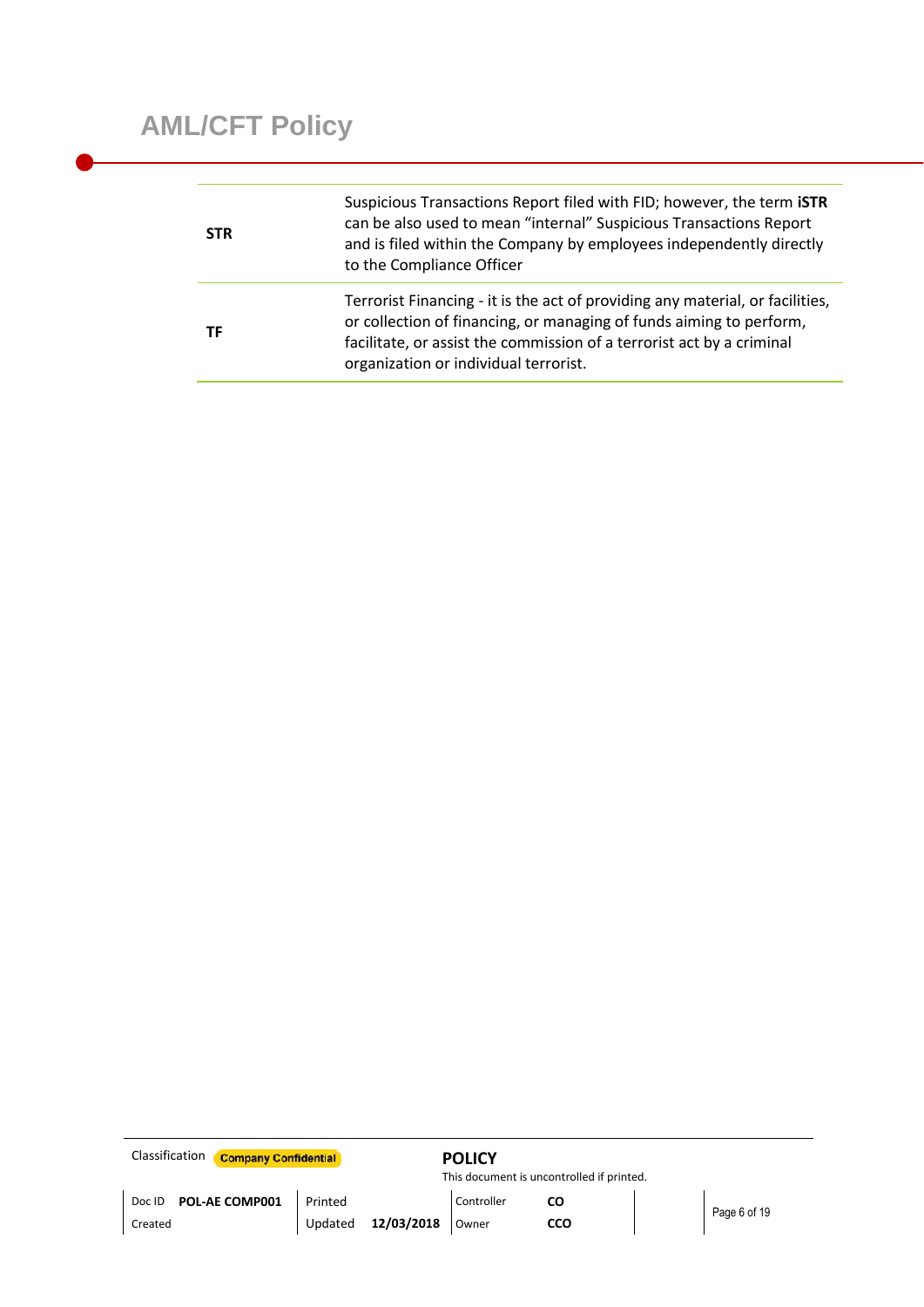## **4 Introduction**

The Company is operating under license from the CBUAE to offer the financial services products of "foreign currency exchange", "remittance operations", "payment of wages using WPS", and "special products or services"; in this respect, it is under legal and regulatory obligation to design and implement a formal and effective AML/CFT Compliance and Sanctions Program based on Paragraphs 16.2 to 16.30 of Chapter 16 of the STANDARDS, as a minimum.

The Company has implemented additional AML/CFT procedures, systems, controls, and measures appropriate to its risk profile.

The Company's Board of Directors has nominated and appointed a Compliance Officer, who has been approved by the CBUAE, to direct and manage the AML/CFT Compliance and Sanctions Program, supported by an Alternative Compliance Officer (D-MLRO).

The Board of Directors has also approved a number of other compliance policies, including the POL-AE Sanctions Policy, that must be strictly followed by all the members of staff of the Company.

## **5 AML/CFT Policy Statement**

The main objectives of the Company's AML/CFT Policy are:

- To comply with the provisions of Federal Law No.9 of 2014;
- To abide by the STANDARDS issued by the CBUAE (Notice No. 35/2018) and to assist the authorities in combating Money Laundering and Terrorist financing;
- To abide by the FATF recommendations;
- To abide by the Wolfsberg Group recommendations;
- To ensure that company and its staff will not knowingly assist anyone to launder the proceeds of any act prohibited by the UAE Legal and Regulatory environment and defined as predicative offences;
- To comply with all the primary sanctions regimes and implement automated systems to check and validate any transaction that may be related directly or indirectly to a sanctioned individual or entity.

| <b>Classification</b><br><b>Company Confidential</b> |         |            | <b>POLICY</b> |                                           |  |              |
|------------------------------------------------------|---------|------------|---------------|-------------------------------------------|--|--------------|
|                                                      |         |            |               | This document is uncontrolled if printed. |  |              |
| POL-AE COMP001<br>Doc ID                             | Printed |            | Controller    | CO                                        |  | Page 7 of 19 |
| Created                                              | Updated | 12/03/2018 | Owner         | cco                                       |  |              |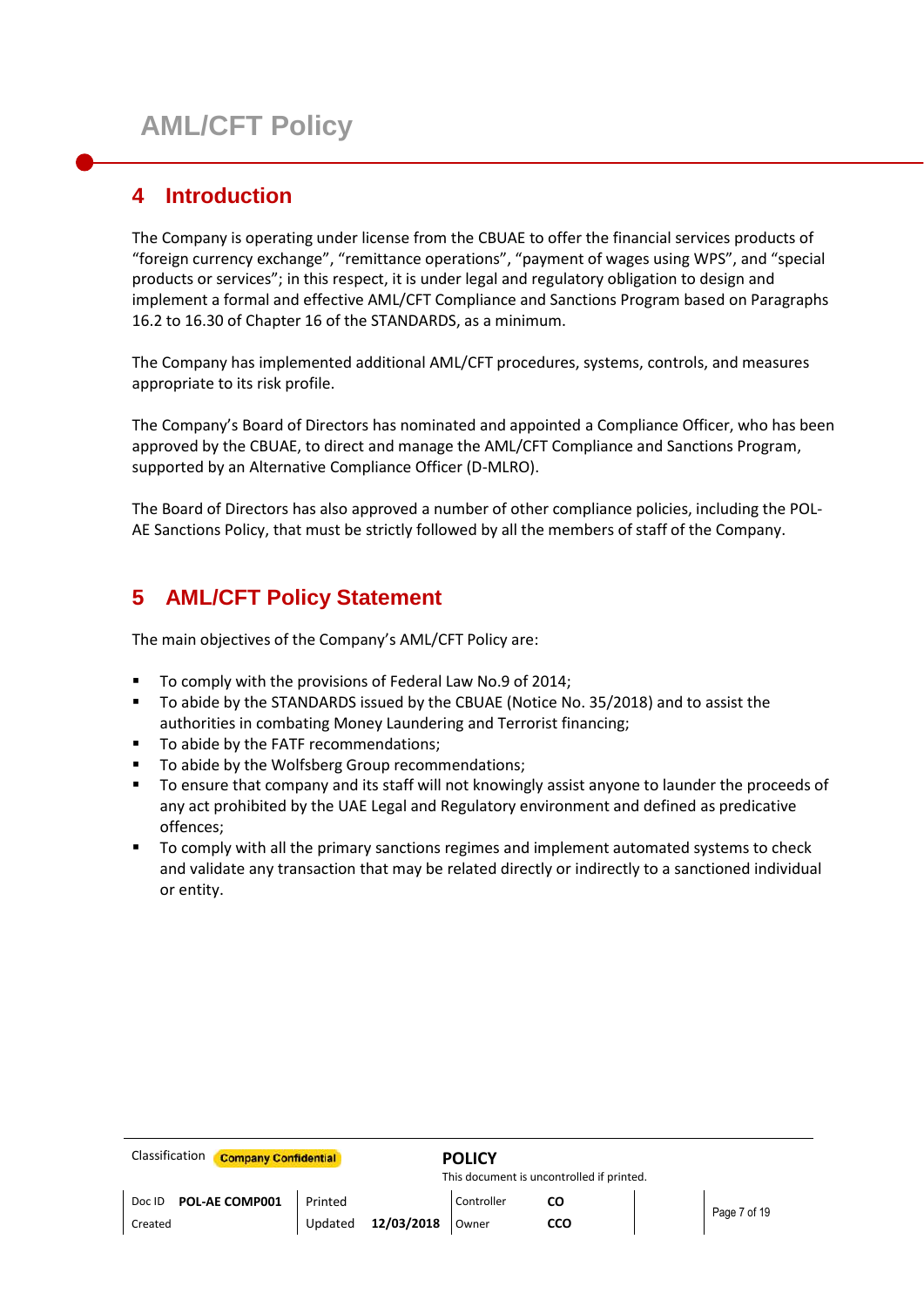## **6 Policy Notes**

## **6.1 Organizational Structure**

The Board of Directors of the Company has appointed a Chief Compliance Officer to direct and manage the Compliance Function within the Group; based on this, the compliance department has the following structure:

- **Chief Compliance Officer** heading the Compliance Department and directs the compliance function; the CCO reports directly to the Board of Directors; the CCO is the nominated and approved by the FID as the "**Compliance Officer"**;
- **The Compliance Officer** responsible to manage the compliance function; the CO reports directly to CCO; he is approved as the "**Alternative Compliance Officer**" by the FID;
- **The Deputy Compliance Officer (D-MLRO)** responsible for investigating and reporting any suspicious transactions to the CO and or CCO;
- **The Compliance Executive** is responsible to support the compliance investigation process within the Compliance Team, and reports to the CO and or CCO.

**Special Note:** The Company has initiated an internal procedure, and appointed the Branch Managers as Branch Compliance Officers (BCOs), as an additional control measure; they are responsible for implementing the AML/CFT policies and procedures within their branch and report any suspicions directly to the Compliance Officer through the formal iSTR procedure/form.

## **FUNCTIONAL ORGANIZATIONAL CHART OF COMPLIANCE DEPARTMENT**



| Classification<br><b>Company Confidential</b> |         |            | <b>POLICY</b> | This document is uncontrolled if printed. |              |
|-----------------------------------------------|---------|------------|---------------|-------------------------------------------|--------------|
| POL-AE COMP001<br>Doc ID                      | Printed |            | Controller    | CO                                        | Page 8 of 19 |
| Created                                       | Updated | 12/03/2018 | Owner         | CCO                                       |              |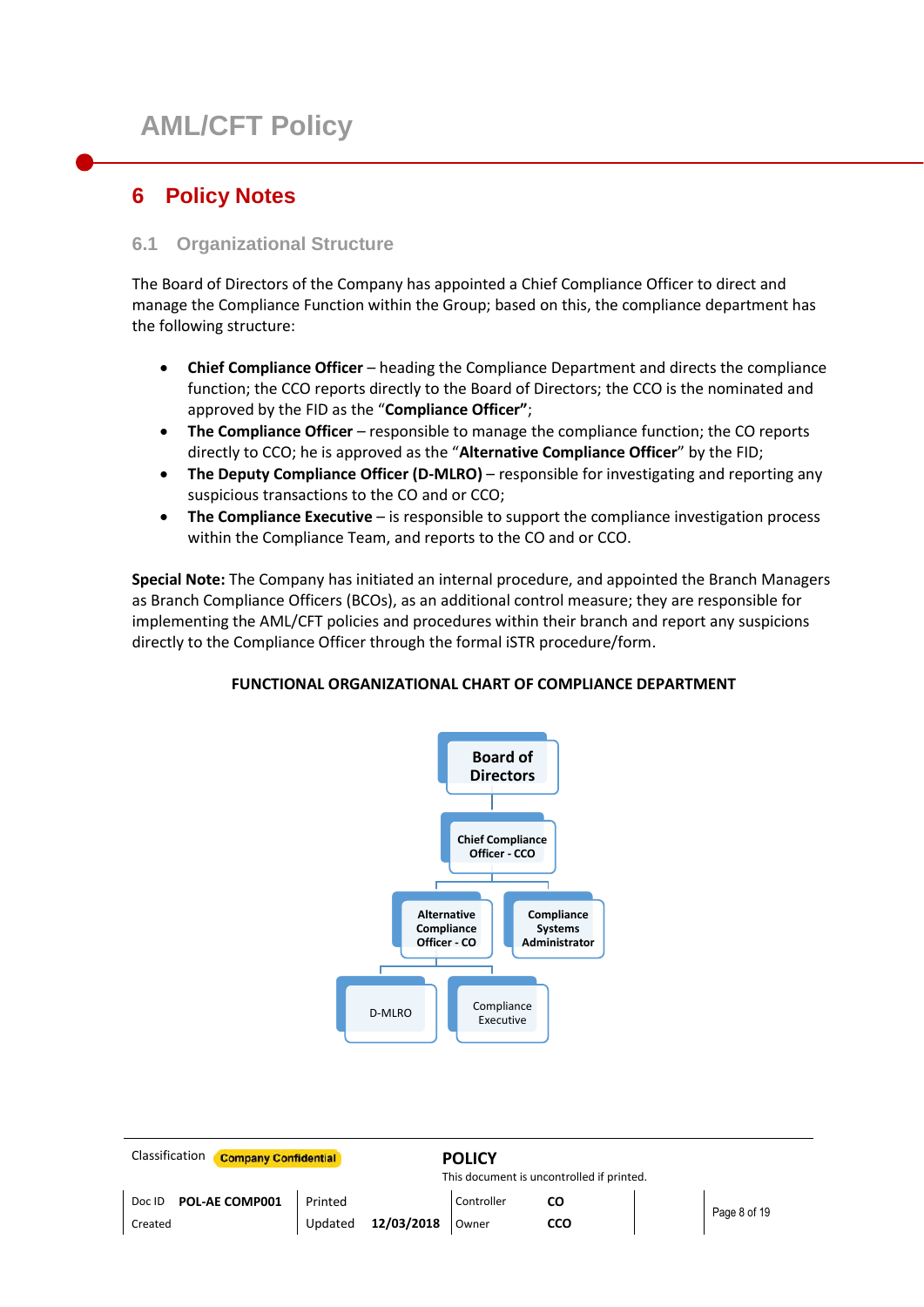## **6.2 Responsibilities for the AML/CFT Compliance Function**

## **Board of Directors**:

Based on Chapter 6, Paragraph 6.7 of the STANDARDS the Company must appoint a BoDwith the following roles and responsibilities:

- o To oversight all activities of the Company;
- o To appoint and monitor the performance of the Manager in Charge;
- o To maintain honesty, integrity, and transparency throughout the business activities;
- $\circ$  To ensure a robust and independent compliance function is established and maintained;
- o To ensure the appropriate AML/CFT Compliance and Sanctions Program and other related Policies are implemented;
- o Ensure that actions are taken by the relevant stakeholders to resolve internal/external audit findings and regulatory compliance issues including AML compliance in a timely manner;
- o Ensure that sufficient time, freedom, resources, systems, and tools are available for the Manager in Charge and Compliance Officer to fulfil their responsibilities effectively;
- o Ensure that an internal function is established and maintained;
- $\circ$  Review the effectiveness of the internal audit function at the end of every year.

## **Chief Compliance Officer**:

The Company must appoint a Compliance Officer who must be given the specific responsibility by the BoD of managing its AML/CFT compliance function. The Bod of the Company has appointed the Chief Compliance Officer who has the following role and responsibilities:

- $\circ$  Design an appropriate AML/CFT Compliance and Sanctions Program for the Company to remain compliant with applicable AML/CFT Laws, Regulations, Notices, the STANDARDS, and international best practices at all times;
- o Establish and maintain appropriate AML/CFT policies, procedures, processes and controls;
- o Ensure day-to-day compliance of the business against internal AML/CFT policies and procedures;
- o Act as the key contact point regarding AML/CFT related matters/queries from the CBUAE and any other competent authorities;
- $\circ$  Receive suspicious transaction alerts from employees and analyze them to take appropriate decisions to report all suspicious cases to the FID;
- $\circ$  On-going monitoring of transactions to identify high-risk, unusual and suspicious customers and transactions;
- o Submit STRs to the FID in a timely manner;
- $\circ$  Cooperate with and provide the FID with all the information it requires for fulfilling their obligations;

| Classification<br><b>Company Confidential</b> |         |            | <b>POLICY</b><br>This document is uncontrolled if printed. |     |  |              |
|-----------------------------------------------|---------|------------|------------------------------------------------------------|-----|--|--------------|
| <b>POL-AE COMP001</b><br>Doc ID               | Printed |            | Controller                                                 |     |  | Page 9 of 19 |
| Created                                       | Updated | 12/03/2018 | Owner                                                      | ссо |  |              |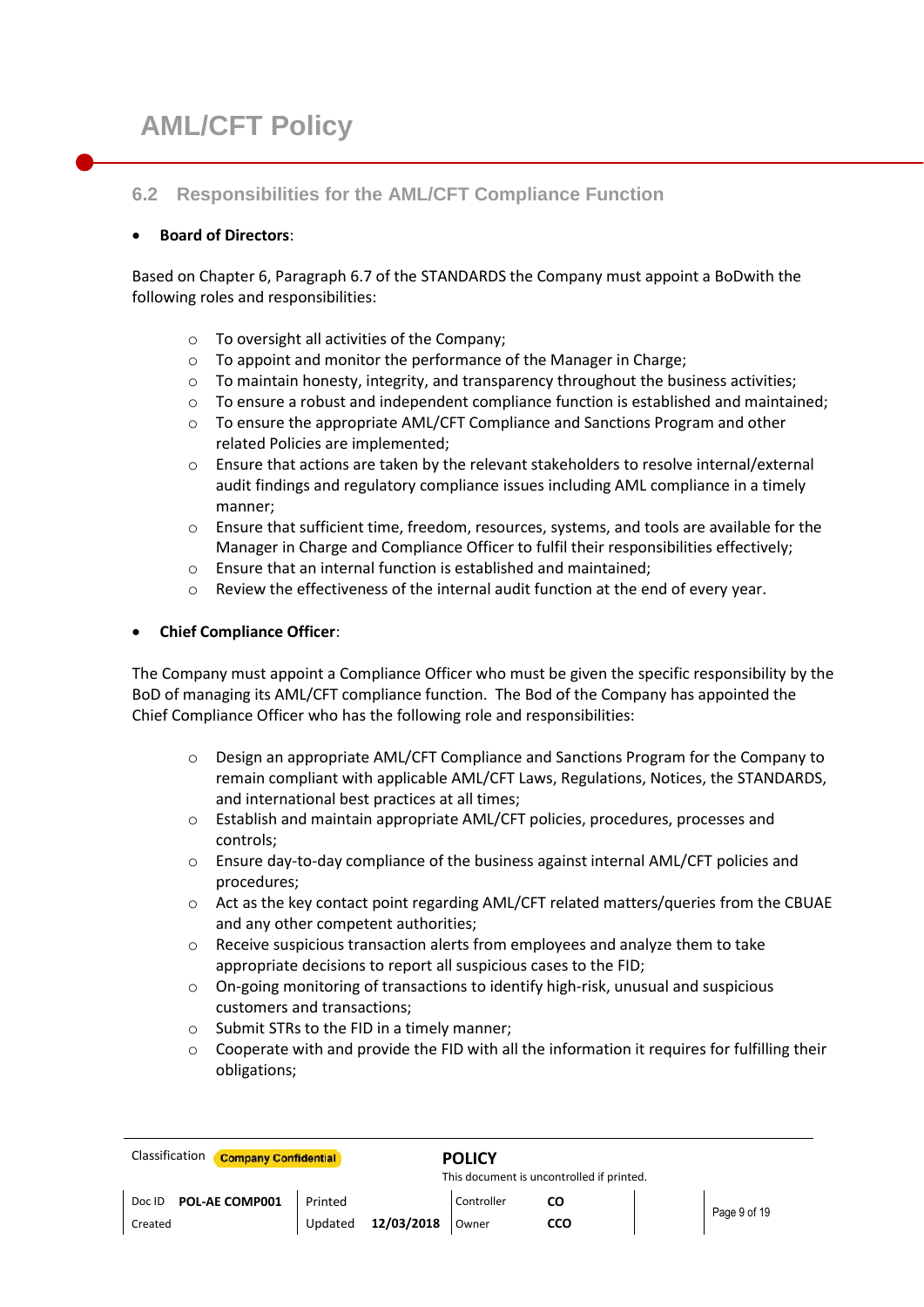- o Develop and execute AML/CFT training programs considering all relevant risks of ML/TF and financing illicit organizations including the way/means for addressing them;
- o Provide necessary reports to the BoD on all AML/CFT issues, on a quarterly basis at a minimum;
- o Arrange to retain all necessary supporting documents for transactions, KYC, monitoring, STR and AML training for the minimum period of record retention;
- o Conduct regular gap analysis between the Company's existing AML/CFT Policy and Procedures and current Law, Regulations, Notices and STANDARDS in order to determine the extent of the Company's level of Compliance;
- o Propose actions required to address gaps, if any;
- o Prepare Bi-Annual Compliance Reports (see appropriate section in this Policy).

## **Alternative Compliance Officer**:

The Company has appointed an Alternative Compliance Officer in order to strengthen its compliance function. The Alternative Compliance Officer has the same role and responsibilities as the Chief Compliance Officer, as is providing assistance at all times; however, in case of absence of the Chief Compliance Officer, the Alternative Compliance Officer is fully responsible for the Compliance Function, and has the authority to act without the interference from the Manager in Charge.

The Alternative Compliance Officer is directly reporting to the Chief Compliance Officer, and directly to the BoD in case of absence of the Chief Compliance Officer.

#### **D-MLRO:**

The D-MLRO is a member in the Compliance Team that is primarily responsible to assist the Chief Compliance Officer, or the Alternative Compliance Officer in his duties; more importantly, the D-MLRO's role is:

- o Assist the CO in identifying, documenting and assessing the compliance risks associated with the Company's business activities related to AML/CFT;
- o Assist the CO in developing new practices and methodologies for the measurement of compliance risk;
- o Assist the CO in identifying, with the assistance of compliance consultants or external legal advisors, the AML/CFT regulatory framework which governs and or affects the operations of the Company, including the creation and maintenance of an up to date register of the existing regulatory framework including evaluation of compliance;
- o Assist the CO in creation of Country compliance procedures, if required ensuring alignment with the Company's Compliance Policies;
- o Assist the CO in maintaining effective communication with the local regulatory authorities. Developing, documenting, implementing and executing a regulatory compliance program, including AML/CFT;

| Classification<br><b>Company Confidential</b> |                       | <b>POLICY</b> | This document is uncontrolled if printed. |  |               |  |
|-----------------------------------------------|-----------------------|---------------|-------------------------------------------|--|---------------|--|
| POL-AE COMP001<br>Doc ID                      | Printed               | Controller    |                                           |  | Page 10 of 19 |  |
| Created                                       | 12/03/2018<br>Updated | Owner         | ссо                                       |  |               |  |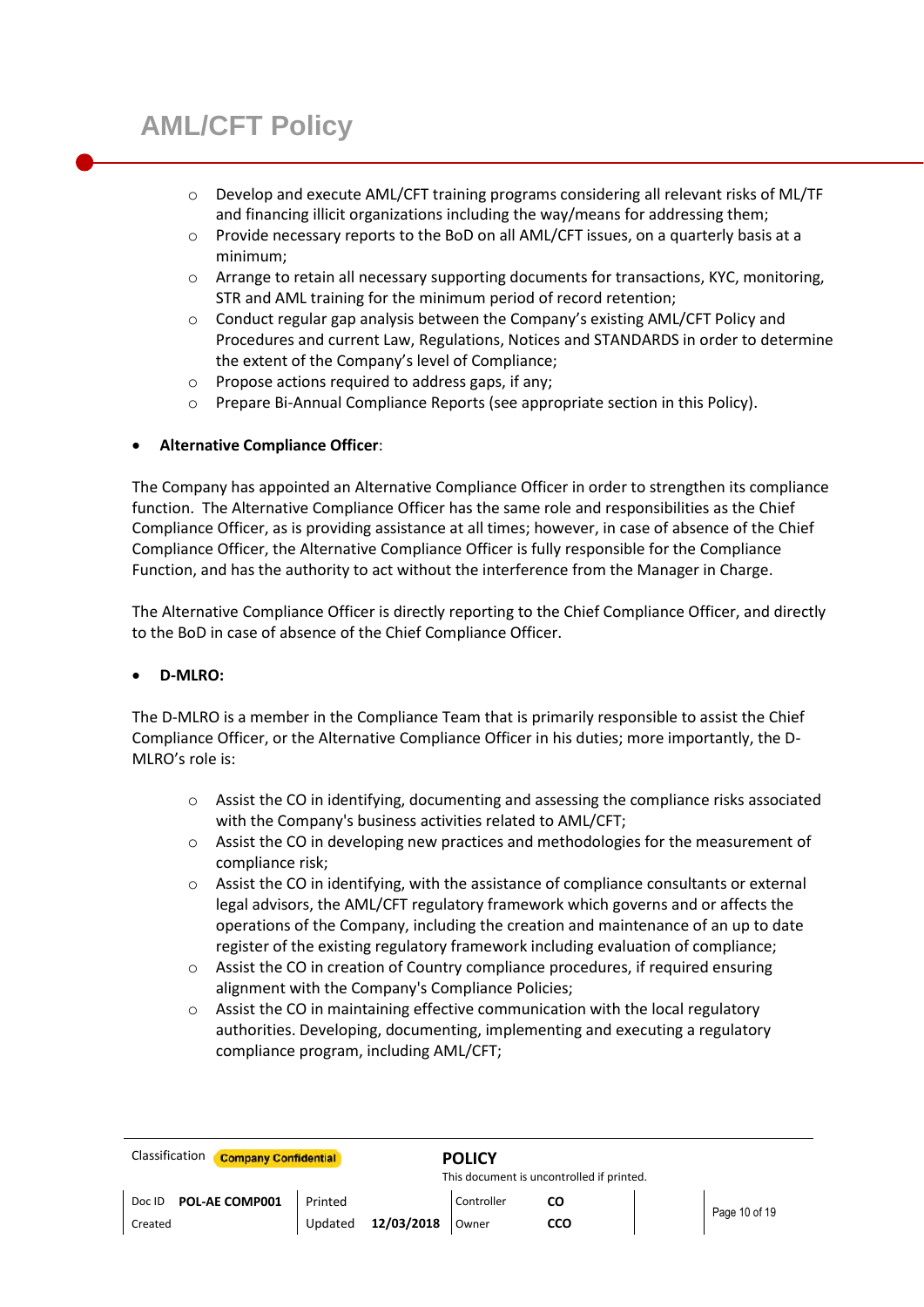- o Assist the CO in analyzing the Internal Suspicious Transactions Reports (iSTRs), and takes any measure to manage these in the most appropriate manner, so as to avoid any risks imposed on the Company;
- $\circ$  Assist the CO in conducting ongoing monitoring of the country's' operations and activities and evaluating associated AML/CFT compliance risks;
- $\circ$  Assist the CO in communicating new guidelines/instructions issued by Regulators to various departments of the Company, thereby ensuring compliance with the guidelines/instructions issued;
- o Assist the CO in making sure that the Organizations' AML/CFT Compliance Policies and Procedures are updated with the latest Legal and Regulatory requirements of the country, in line with the Organization Policies, and are approved by the Board of Directors;
- o Assist the CO in ensuring that all employees within the company are trained annually (or more frequently according to the Legal and Regulatory Requirements of the country) on AML/CFT, with special attention on the country AML/CFT Regulatory Framework and on the latest AML/CFT Policy & Procedures;
- o Investigate all assigned alerts from the AML System, or reports from YOM System, for identifying possible suspicious transactions;
- $\circ$  With the approval of the CO, inform the FIU formally for any suspicious transactions;
- $\circ$  Substitute the CO and execute the CO's role if the appointed CO is not in the office.

## **Compliance Executive**:

- o Investigate all assigned alerts from the AML System, or reports from YOM System, for identifying possible suspicious transactions;
- o Investigate all ad-hoc requests from any competent authority;
- o Support the CO in any type of compliance investigation requested.

## **6.3 Know Your Customer (KYC) Policy**

The Company has approved and is implementing a risk-based approach in applying appropriate customer due diligence, based on the identified AML/CFT risks associated with each customer, but moreover to confirm who their customers are and that the funds used for the transactions come from legitimate sources and used for legitimate purposes.

In general, the Company has set the following minimum policy related to know-your-customer:

## 6.3.1 Customer Identification Process

## **6.3.1.1 Individuals**

| Classification<br><b>Company Confidential</b> |         | <b>POLICY</b><br>This document is uncontrolled if printed. |            |     |  |               |
|-----------------------------------------------|---------|------------------------------------------------------------|------------|-----|--|---------------|
| <b>POL-AE COMP001</b><br>Doc ID               | Printed |                                                            | Controller | CO  |  | Page 11 of 19 |
| Created                                       | Updated | 12/03/2018                                                 | Owner      | ссо |  |               |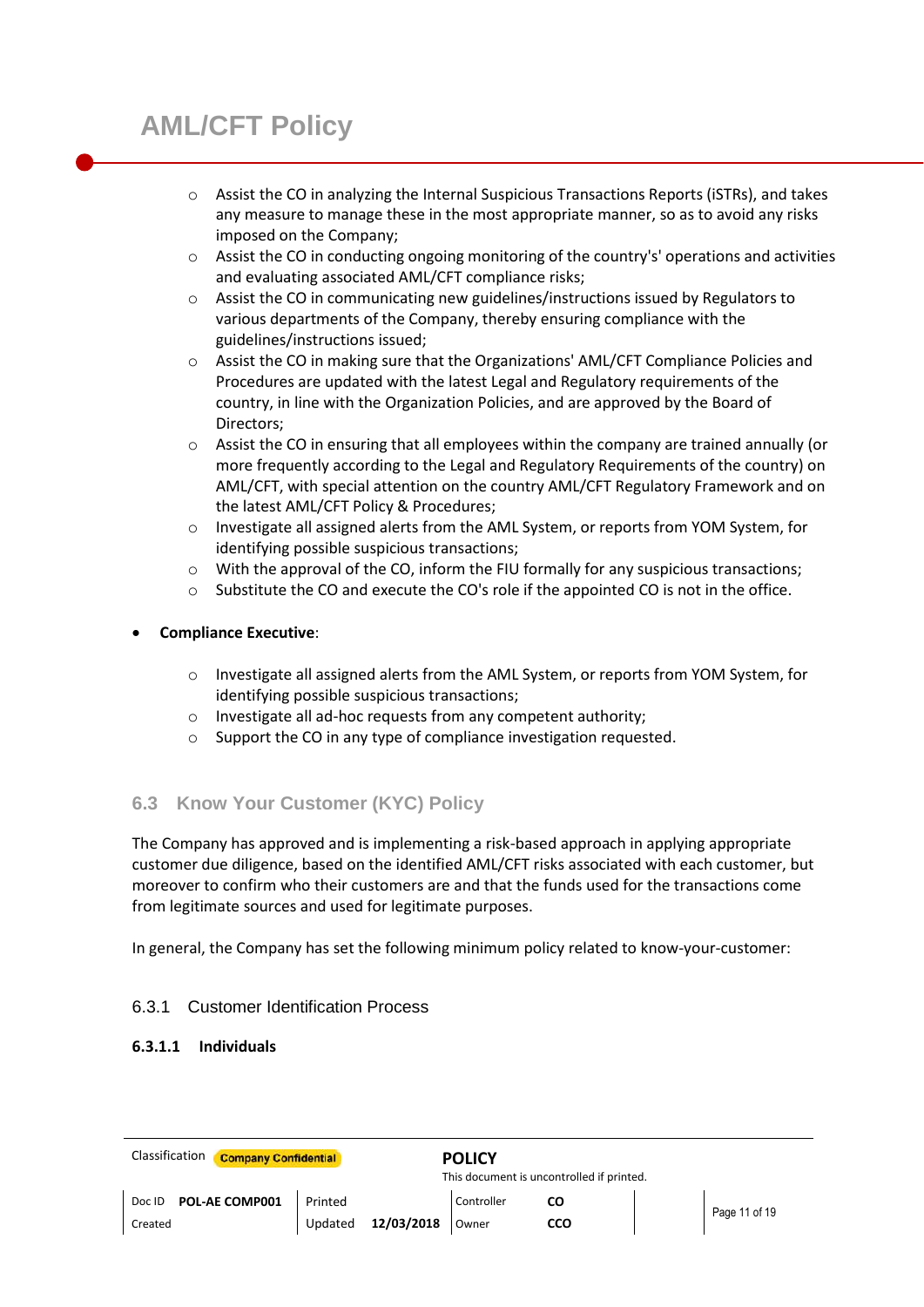- Customer identification, i.e. presentation of the valid identification document described below, is mandatory for all individuals that want to execute a **remittance transaction (inward or outward) for any amount**;
- Customer identification, i.e. presentation of the valid identification document described below, is mandatory for all individuals that want to execute a **foreign currency exchange of an amount more than AED3,600 per transaction**;
- Customer identification, i.e. presentation of the valid identification document described below, is mandatory for all individuals that want to execute a **foreign currency exchange of an aggregated amount more than AED3,600 per week**.

The type of identification documents that are acceptable during the customer identification process are:

## **Residents**

- a. Valid Emirates ID
- b. Valid UAE National ID
- c. Diplomatic ID **only for members of the embassies and international organizations in UAE**

#### **Non-residents**

- a. Valid Passport with valid entry visa
- b. Valid GCC National ID (for GCC nationals)
- c. Seaman's Pass/ID

**The original identification document must be collected at all times during the Customer Identification Process, a photocopy should be produced by the FLA in the Branch, and it must be stamped as "Original Verified" and signed by the FLA; the certified copy must be maintained at all times in our records as per the SOPs.**

## **6.3.1.2 Corporates**

- Customer identification process for corporates is followed irrespective of type and amount of any transactions executed;
- Customer identification process for corporates is followed independently and during the customer registration procedure.
- **NO customer registration is allowed for corporates that have been registered, or have their registered, office outside the UAE.**

The type of identification documents that are acceptable during the customer identification process are:

- a. Commercial License, from a government office or responsible ministry, e.g. Chamber of Commerce and Industry, Ministry of Commerce etc.;
- b. Trade License from a government office or responsible ministry, if different from the Commercial License;

| Classification<br><b>Company Confidential</b> |                       | <b>POLICY</b> |                                           |               |
|-----------------------------------------------|-----------------------|---------------|-------------------------------------------|---------------|
|                                               |                       |               | This document is uncontrolled if printed. |               |
| POL-AE COMP001<br>Doc ID                      | Printed               | Controller    | CO                                        | Page 12 of 19 |
| Created                                       | 12/03/2018<br>Updated | Owner         | cco                                       |               |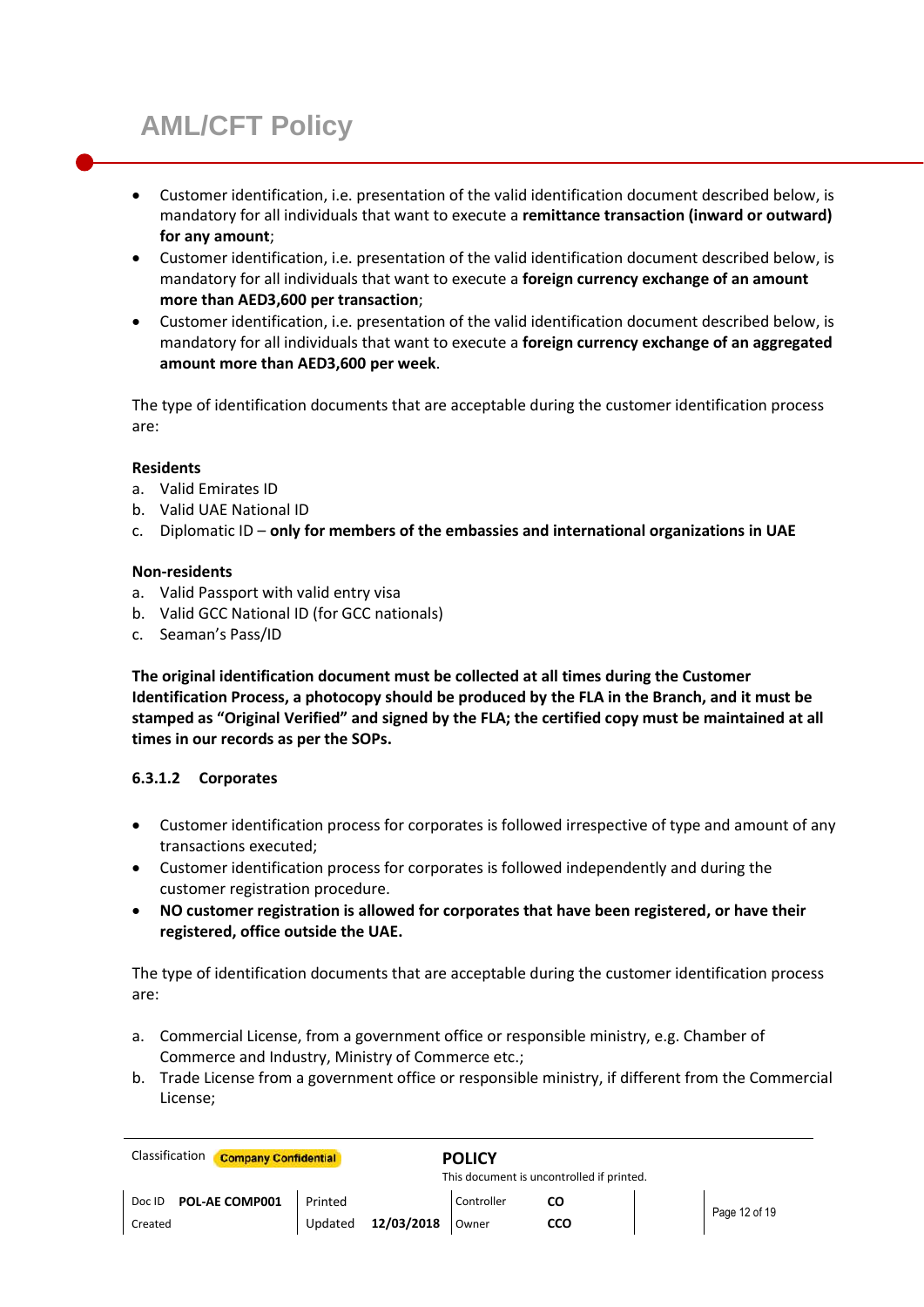- c. Business License, e.g. Central Bank license, if the corporate is a financial services provider;
- d. Identification documents for every shareholder/partner/owner of the corporate;
- e. in case any of the shareholder/partner/owner is another corporate, the identification document of the shareholder/partner/owner of that corporate;
- f. repeat the steps "d" and "e" until the shareholders/partners/owners of any corporate are individuals – **ultimate beneficial owners**.

## 6.3.2 Customer Due Diligence

CDD is executed for all individuals that:

- a. Execute any **single foreign currency exchange** transaction that is **between AED36,000 and AED99,999**;
- b. Execute any **total foreign currency exchange** transaction that is **between AED36,000 and AED99,999 within 90 calendar days**;
- c. Execute any **single remittance** transaction that is **between AED1 and AED74,999**

All individuals that want to execute any type of transaction described in the Section 6.3.2 **must be fully registered BEFORE executing the transaction**; the procedure followed for customer registration must include the following data and information are **mandatory** recorded in the System:

- Full legal name, as described in the original Identification Document presented;
- Residential status, i.e. "resident" or "non-resident";
- Full residential address (for UAE residents);
- Temporary residential address for non-UAE residents, e.g. hotel name and room, and permanent residential address outside UAE;
- Mobile number:
- Email address:
- Date of Birth;
- Nationality;
- Country of Birth;
- ID type, and ID number;
- ID place of issue, ID issue and expiry dates;
- Profession:
- Expected annual activity.

## For existing, or already registered customers, the FLA must **always collect the original identification document to verify the identity of the individual presented in the counters**.

The customer profile, i.e. the individual customer data and information collected and input in the System must be maintained every year, or after the expiration of the identification document used (whichever comes first), and CDD process is repeated again.

| Classification<br><b>Company Confidential</b><br><b>POLICY</b><br>This document is uncontrolled if printed. |         |            |            |     |  |               |
|-------------------------------------------------------------------------------------------------------------|---------|------------|------------|-----|--|---------------|
| POL-AE COMP001<br>Doc ID                                                                                    | Printed |            | Controller | CО  |  |               |
| Created                                                                                                     | Updated | 12/03/2018 | Owner      | CCO |  | Page 13 of 19 |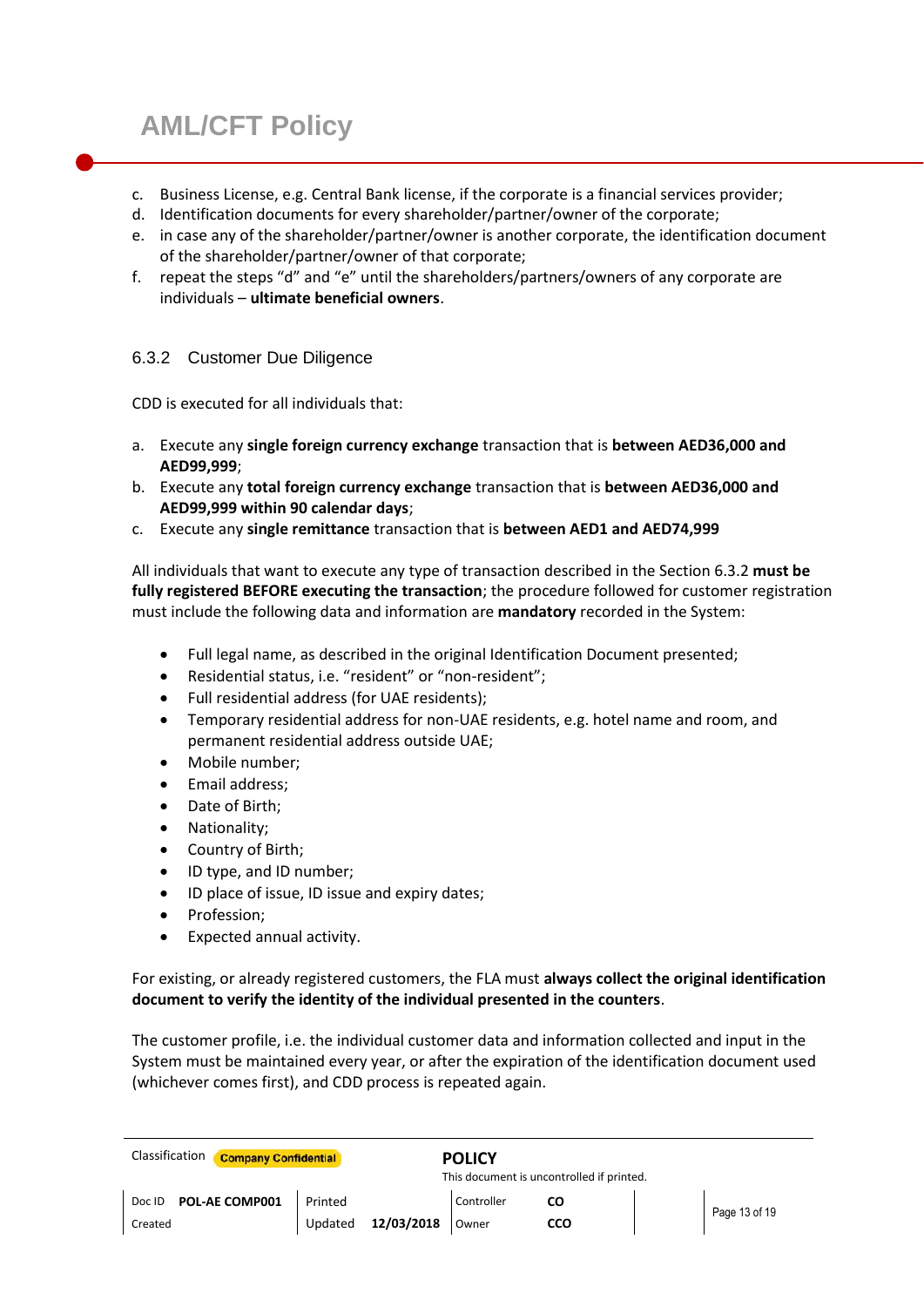## 6.3.3 Enhanced Due Diligence

#### **6.3.3.1 Individuals**

EDD is executed for all individuals that:

- a. Execute any **single foreign currency exchange** transaction that is **above AED100,000**;
- b. Execute any **total foreign currency exchange** transaction that is **above AED100,000 within 7 calendar days**;
- c. Execute any **single remittance** transaction that is **above AED75,000**.

All individuals that want to execute any type of transaction described in the Section 6.3.3.1 **must be fully registered BEFORE executing the transaction**; the procedure followed for customer registration must include the mandatory data and information recorded in the System, as described in Section 6.3.2.

The EDD **additional evidences** required for every transaction described in Section 6.3.3.1 are:

- Evidences of source of funds, e.g. bank statement, cash withdrawal slip etc.;
- Complete information of the real purpose of transaction, e.g. AML Self-Declaration form;
- Other evidences for the real purpose in case the transaction is related to sale of property, other asset, or the purpose is unknown to us – example valid original contract of sale/purchase, valid original invoice, statement of customer account etc. accordingly.

## **6.3.3.2 Corporates**

## EDD is executed for **all corporate's transaction, irrespective of amount, frequency, or type of transaction**.

All corporates that want to execute any type of transaction described in the Section 6.3.3.2 **must be fully registered BEFORE executing the transaction**; the procedure followed for corporate customer registration must include the mandatory documentation, data, and information as described below:

- a. Completed fully, and signed appropriately, corporate booklet which includes the full KYC questionnaire;
- b. Ownership structure, signed by the Company's owners;
- c. The purpose and nature of the business relationship with the Company;
- d. Copies of valid business permissions from competent authorities, e.g. certificates of incorporation, trade license, regulatory licenses etc.;
- e. Completed corporate visit, and assessment of the nature of business verified and physical presence/premises by the BIC and AM;
- f. Original Identification Documents of Ultimate Beneficial Owners, photocopied and stamped duly verified as true copies of the original;

| Classification<br><b>Company Confidential</b> |                                           | <b>POLICY</b> |     |  |               |
|-----------------------------------------------|-------------------------------------------|---------------|-----|--|---------------|
|                                               | This document is uncontrolled if printed. |               |     |  |               |
| POL-AE COMP001<br>Doc ID                      | <b>Printed</b>                            | Controller    |     |  | Page 14 of 19 |
| Created                                       | 12/03/2018 Owner<br>Updated               |               | cco |  |               |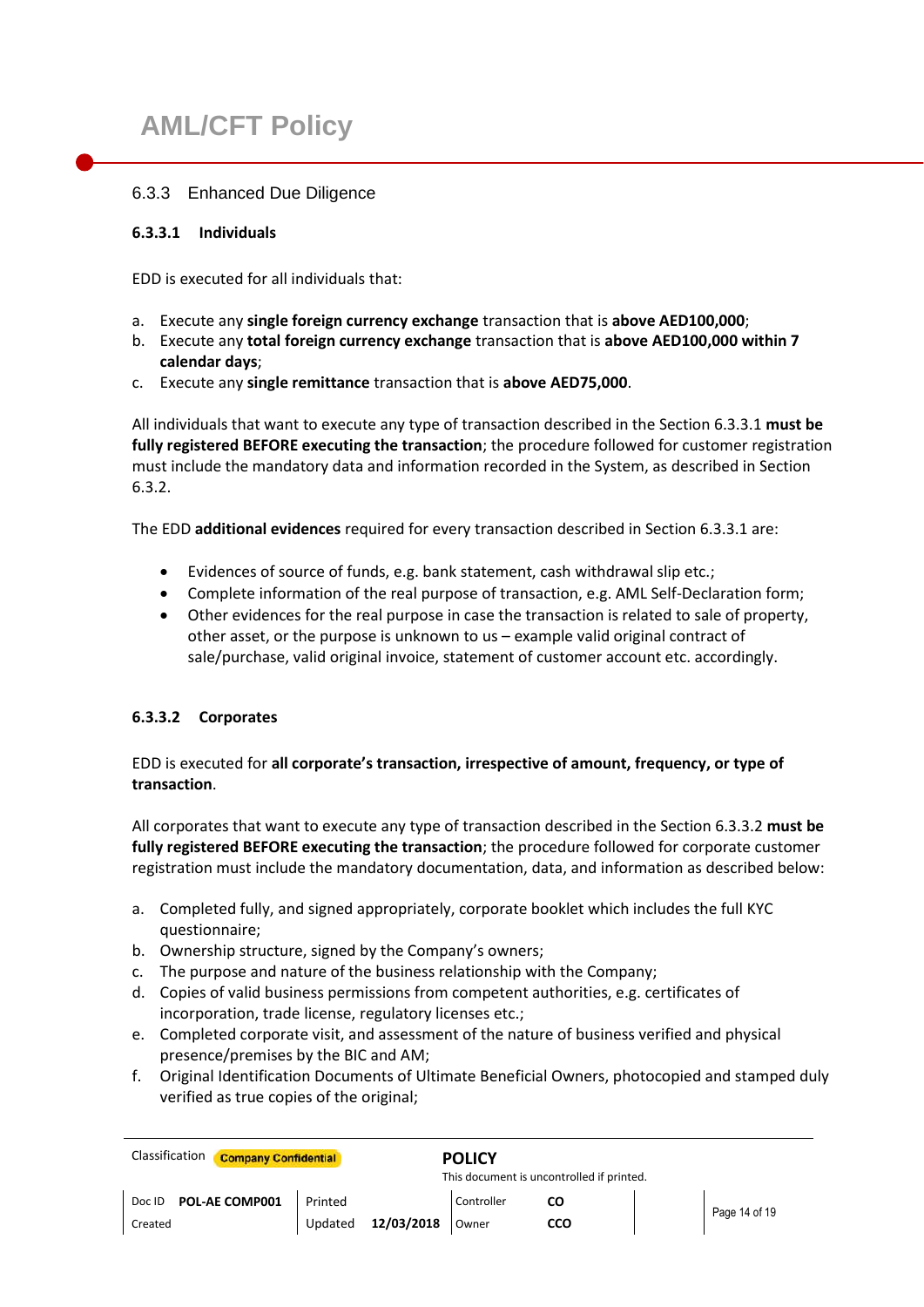- g. Full list of authorized signatories, managers, and representatives of the corporate;
- h. Completed annual activity with the Company, and the expected purposes of the transactions;

The details that must be recorded in the System include:

- Full legal name, as in the certificate of incorporation;
- Residential status;
- Full registered physical address P.O. Box does NOT suffice as valid registered address;
- Company official phone numbers;
- Fax number details;
- Email addresses of Company officials (where present);
- Date of establishment;
- ID type, and trade license number;
- Trade license place of issue, date of issue, and expiry date;
- Type of business (activity code);
- Expected annual activity with the Company number and total amount of transactions;
- Connect ALL ultimate beneficial owners, managers, and representatives which **were individually registered with full CDD as stated in Section 6.3.2**

All registrations to be executed to corporates **must be pre-approved by the General Manager and then forwarded to the Compliance Officer for final approval in the System.**

#### **6.4 Customer Acceptance Policy**

Customer Acceptance Policy lays down the criteria for acceptance of customers.

- Lulu International Exchange LLC has a customer acceptance policy and relevant procedures in implementation of the regulatory framework in force and of the best practices, so as to avoid relationship with customers against whom sanctions are applied or those who are facing charges for criminal activity or those who may use Lulu International Exchange LLC services for "money laundering" or other criminal activity.
- Lulu International Exchange shall conduct due diligence of any person applying to do business with it. The staff shall obtain satisfactory evidence of the identity and legal existence of persons conducting transactions on the basis of reliable documents or other resources, and record that identity and other relevant information regarding the customers in their files. If a customer refuse to provide his identity card or passport for verification, the transaction shall be refused.

| Classification | <b>Company Confidential</b><br><b>POLICY</b><br>This document is uncontrolled if printed. |         |            |            |     |  |               |
|----------------|-------------------------------------------------------------------------------------------|---------|------------|------------|-----|--|---------------|
| Doc ID         | POL-AE COMP001                                                                            | Printed |            | Controller | CO  |  | Page 15 of 19 |
| Created        |                                                                                           | Updated | 12/03/2018 | Owner      | cco |  |               |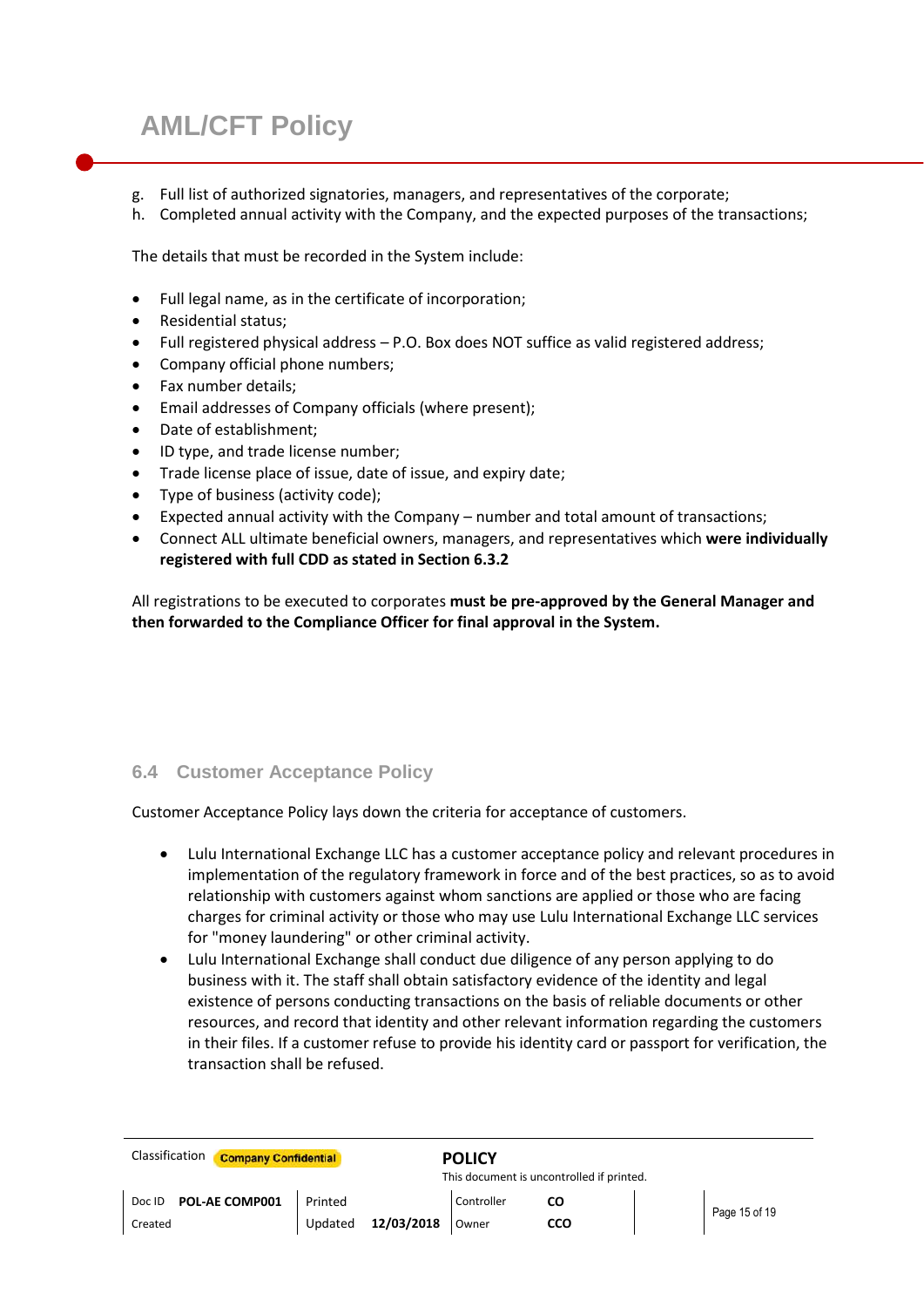As per the customer acceptance policy of Lulu International Exchange LLC the staff will follow the below guidelines:

- Physically inspect the original customer's identification document (ID).
- Check whether the customer is the person referred to in the identification document.
- Take reasonable steps to ensure that the customer's identification document is genuine.
- Ensure that the records of existing customers remain updated and relevant.
- Check customer's source of income and wealth according to the customer profile. The Customer Identification process:
	- A. Individuals:
	- Customers Identity must be established and verified before conducting the transaction. ID of all the transactions above AED2000 or equivalent must be collected and verified. As a best practice, it is advised to collect ids of all the transactions. Customer identity must be verified and established for all suspicious or unusual transactions regardless of the amount.
	- EMIRATES ID is compulsory for UAE Resident, and any transaction can be executed only with valid Emirates ID. For Non-Residents, a transaction can be executed only with the valid Passport and valid visa. In exceptional cases wherein if the resident has not yet received his/her Emirates ID, then the Branch can execute the only one transaction with Passport and visa with prior approval from Compliance.
	- B. Corporates:
	- All the corporate entities must be identified with a proper license issued by the appropriate authority, and the owner's id copies must be collected and verified. For Exchange houses in the UAE, valid Central Bank License must be obtained along with other documents.

The Customer Due Diligence (CDD) and Enhanced Due Diligence (EDD) process:

- Ongoing CDD must be conducted on all the customers to update the KYC documents, the personal and professional details provided, to understand the transaction pattern, and to avoid any misuse of the financial system and policies. Updated KYC evidences and additional documents should be collected as and when required.
- Additional source of funds verification documents must be collected for all the high-value transactions, frequent transactions, and for all suspicious transactions. Branch staff should collect additional supporting documents wherever applicable. Any suspicion the branch staff has must be sent to compliance, through Internal STR (iSTR) for further investigations and EDD.

## **6.5 PEP Client Acceptance Policy**

#### PEP

Politically Exposed Persons are those who have been entrusted with prominent public function in a country or territory, or any of their family or closely related partners. The prominent public functions may in this regard include Heads of States, Heads of Government, Ministers, Dy. /Asst. Ministers,

| Classification                            | <b>Company Confidential</b><br><b>POLICY</b> |            |     |  |               |
|-------------------------------------------|----------------------------------------------|------------|-----|--|---------------|
| This document is uncontrolled if printed. |                                              |            |     |  |               |
| <b>POL-AE COMP001</b><br>Doc ID           | Printed                                      | Controller |     |  | Page 16 of 19 |
| Created                                   | 12/03/2018<br>Updated                        | Owner      | cco |  |               |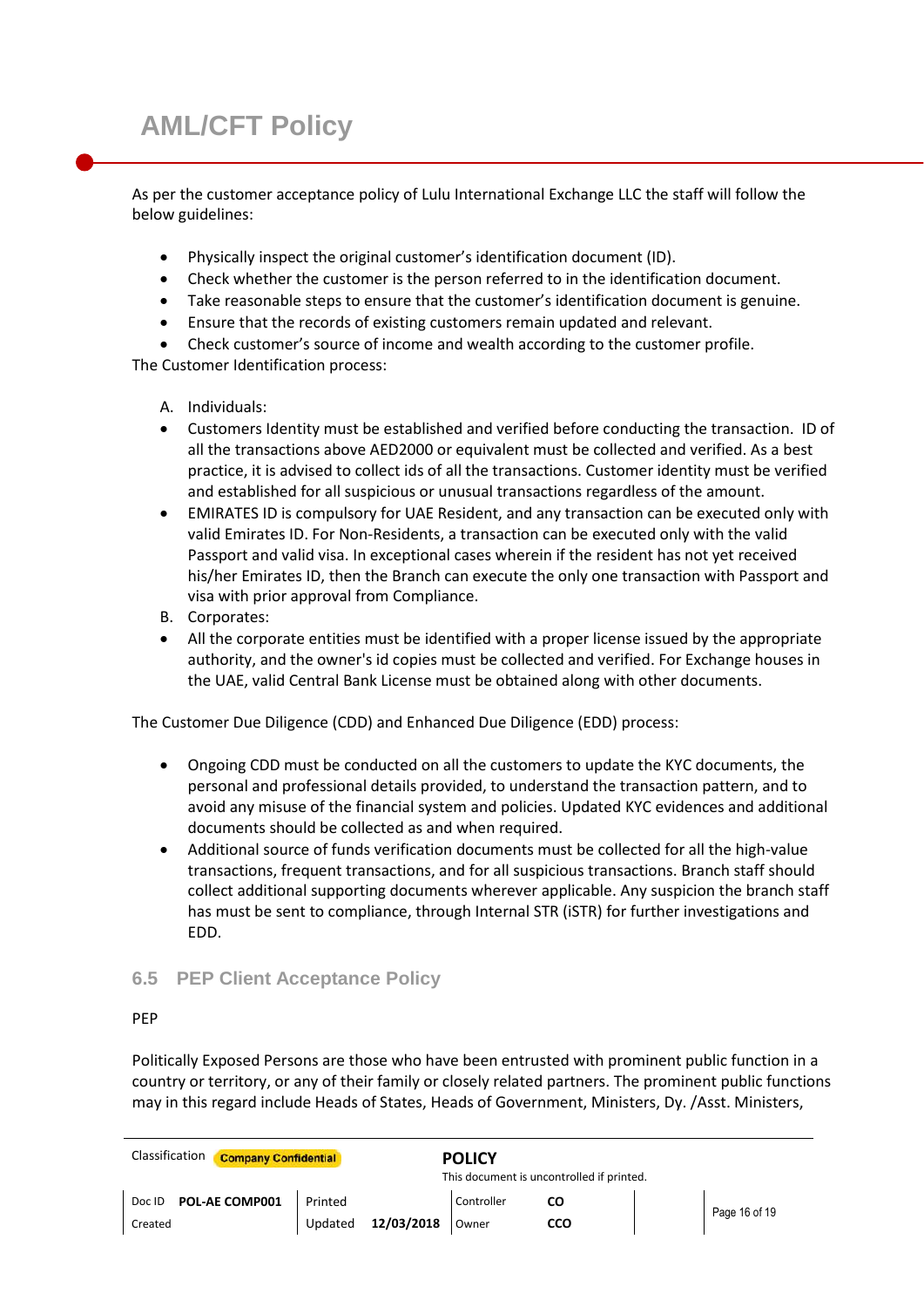Senior Functionaries of Political parties, Members of Central Banks, Ambassadors, High Profile officers in Armed Forces, CEOs of State Undertakings and many more.

All business relationship with PEPs will be executed normally, as these individuals are not considered as high-risk customers, based on CBUAE Regulations.

#### FPEP

Foreign Politically Exposed Persons (FPEPs) are those PEPs who have permanent residential address outside the UAE.

Customer Registration will be established with FPEPs only after getting approval from the CCO. If any existing customer, or the beneficial owner of an existing corporate customer, has subsequently found to be linked to or has become FPEP, then the relationship will be continued only after prior approval from the CCO.

FPEPs will be subject to EDD measures, and discreet inquiries must be made for ascertaining the purpose and ultimate beneficial owner for each and every transaction made by them above USD1,000. In case of any suspicion, then an STR has to be filed with the AMLSCU.

## **6.6 Reporting of Suspicious Transactions**

Transaction Screening and Monitoring:

The Company uses modern technology for on-going transactions monitoring. Rules and scenarios are applied for sanction scrrening of all customers and beneficiaries, single transaction monitoring and risk assessment, and profiling and customer transactional behavior. The alerts generated are verified by the Compliance Team, apply EDD, and take appropriate action in case of suspicion.

#### iSTR and STR:

An Internal Suspicious Transactions Report (iSTR) is raised by the BCO, or Internal Auditors, to the CO in case of any suspicion. All the iSTR are logged with the relevant supporting documents/evidences of suspicion. All the suspicious cases which are reported through iSTR are reviewed and investigated in depth, and any evidenced suspicion is reported to the AMLSCU.

## **6.7 Know Your Employee and Employee Training**

As part of "Know Your Employee" program, the HR Department checks and verifies the collected documents presentated during the recruitment procedure. The HR Department will collect all the appropriate educational qualification certificates, and or professional certificates, duly certified or attested by an appropriate authority.

| Classification           | <b>Company Confidential</b><br><b>POLICY</b> |            |     |  |               |
|--------------------------|----------------------------------------------|------------|-----|--|---------------|
|                          | This document is uncontrolled if printed.    |            |     |  |               |
| POL-AE COMP001<br>Doc ID | Printed                                      | Controller |     |  | Page 17 of 19 |
| Created                  | 12/03/2018<br>Updated                        | Owner      | cco |  |               |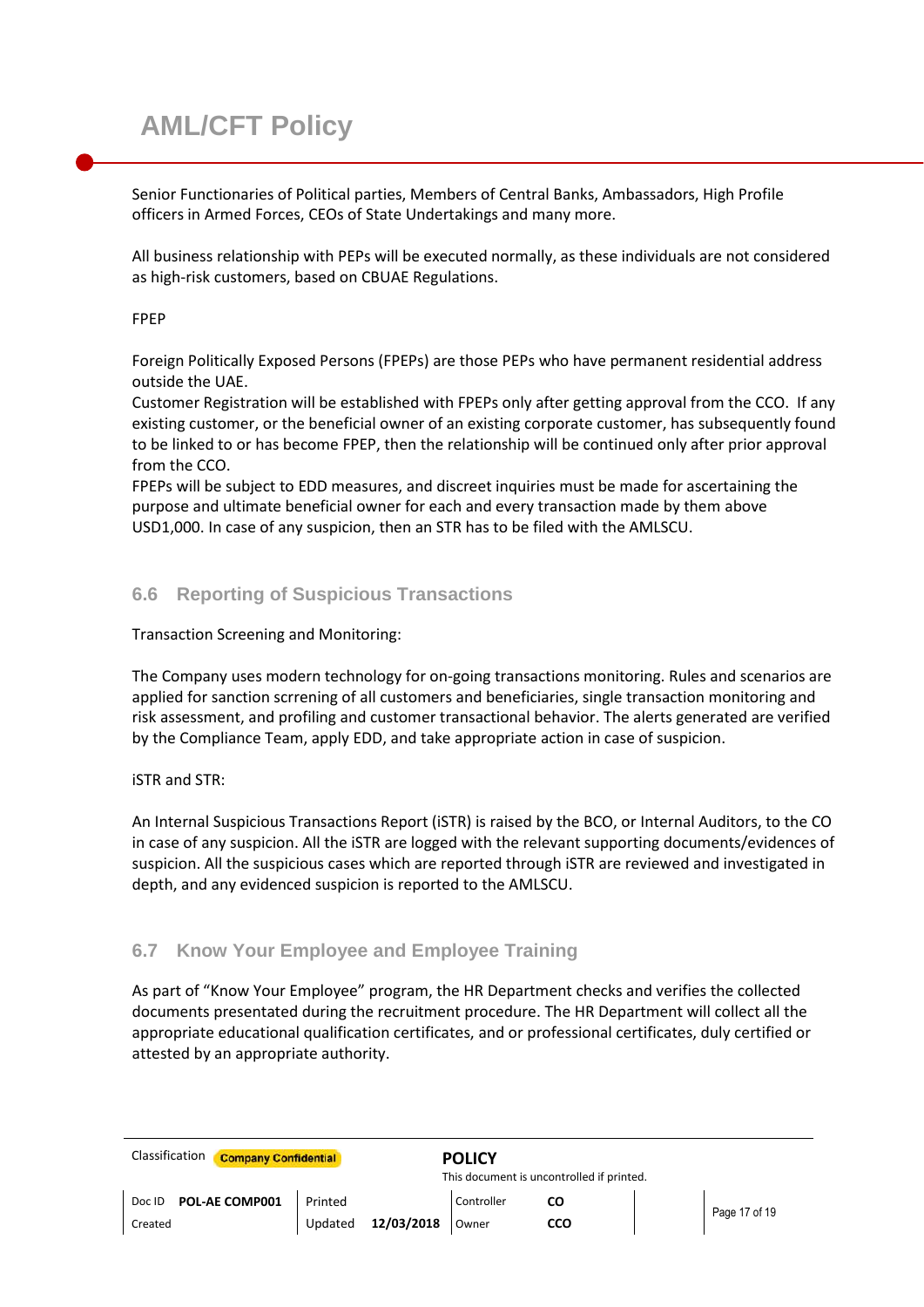For critical, control positions, the BoD will issue a special resolution for appointing them, and the CBUAE approval will be taken.

The HR Department will execute a background check, or contact the referenced persons identified by the employee, so as to verify the correctness of the data and evidences provided. The HR Department must request from the CO to execute an independed background check for every employee, and any information found should be communicated confidentially to the HR Department with the Cos reccommendations.

The Company offers AML/CTF training for all employees. The training is compulsory for new employees (part of the Induction Course) and is followed by a training on Basic Pronciples of AML/CFT and AML/CFT Policy and Procedures. The latter is given to every employee via an eLearning Module (eLeap) every 6 months, or through class-room based training internally or through FERG.

All the BCOs are trained on Advanced AML/CFT every six months.

All the records related to training and employee undertaking are collected and stored.

## **6.8 Record Keeping**

The objective of recordkeeping is to ensure that we can provide necessary information about customers, and to reconstruct individual transactions' details at any given time or as per the request of competent authorities or auditors.

All the receipts, records and documents are retained for a minimum period of seven years. These records can be stored as hard or soft copy, and strict process of document control is applicable.

Strict confidentiality is maintained of all the customer's information, transaction history, and related evidences. All members of staff are trained not to share any details related to customers and their transactions.

## **6.9 Tipping Off**

- Tipping off is prohibited under the provisions of Law (9) of 2014 and AML/CFT Regulations;
- We ensure that our management and employees are aware of, and are sensitive to the data sharing, and consequences of tipping off;
- In case the employee believes or has reasonable grounds to believe that a customer may be tipped off by conducting CDD measures or on-going monitoring, the employee should refer the case to CO/MLRO. The CO/MLRO shall maintain records to demonstrate the grounds for belief that conducting CDD measures or on- going monitoring would have tipped off the customer.

| Classification<br><b>Company Confidential</b> |                                           | <b>POLICY</b> |            |  |               |
|-----------------------------------------------|-------------------------------------------|---------------|------------|--|---------------|
|                                               | This document is uncontrolled if printed. |               |            |  |               |
| POL-AE COMP001<br>Doc ID                      | Printed                                   | Controller    |            |  | Page 18 of 19 |
| Created                                       | 12/03/2018<br>Updated                     | Owner         | <b>CCO</b> |  |               |